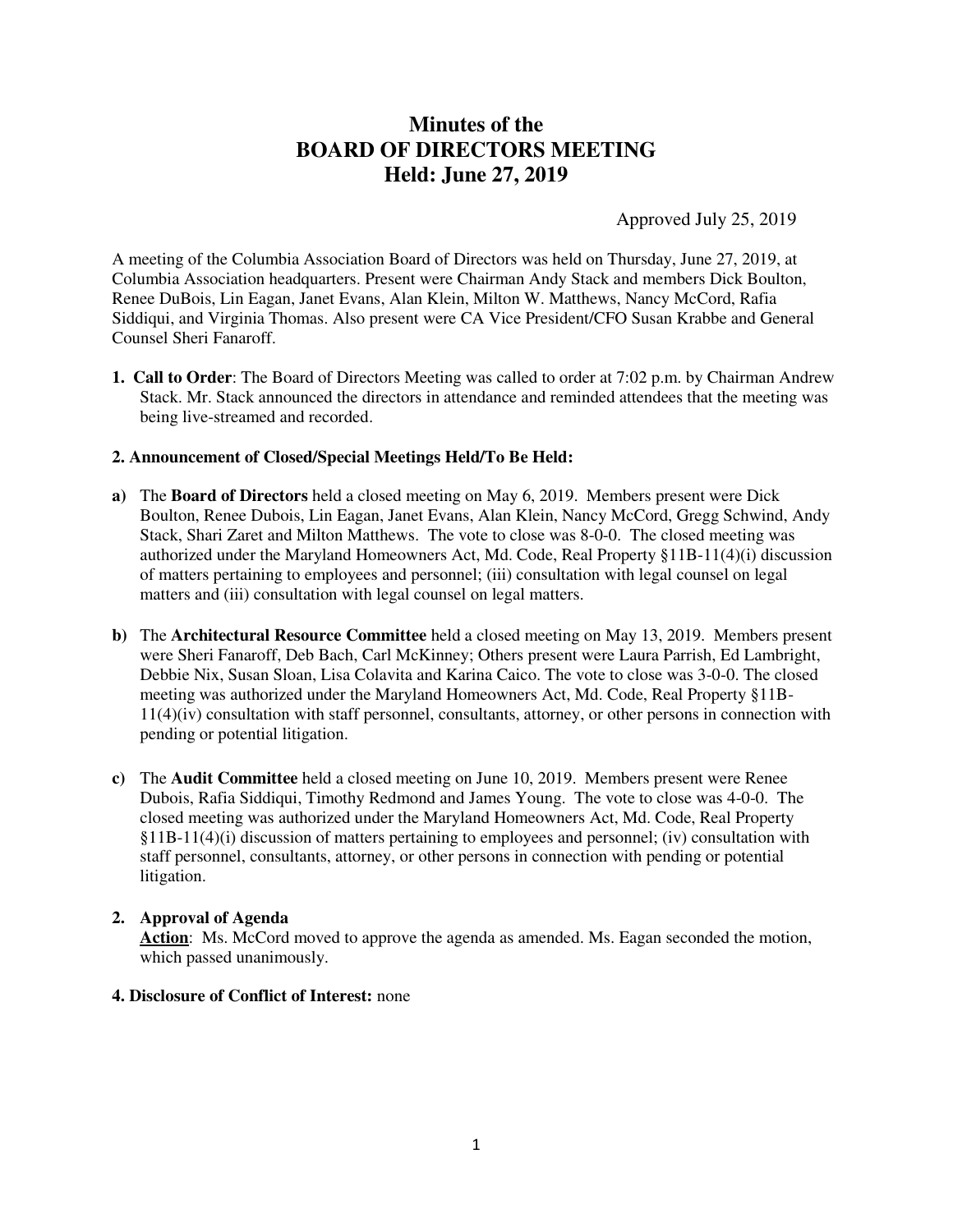## **5. Resident Speakout:**

- **(a)** Joan Aron, Oakland Mills, spoke in opposition to changing CA from a Homeowners Association to a Community Benefit Association.
- **(b)** Russ Swatek, Long Reach, spoke in opposition to changing CA from a Homeowners Association to a Community Benefit Association and voiced his preference for what the Board should focus on.
- **(c)** Liz Schoen, Wilde Lake, spoke in opposition to changing CA from a Homeowners Association to a Community Benefit Association
- **(d)** Bill McCormack, Jr, Oakland Mills, encouraged CA to explore all options for changing the legal structure of CA before any decisions are made.
- **(e)** Chris Alleva, Hickory Ridge, spoke regarding issue of standing in zoning cases in Howard County and Howard County Bill 33 and zoning issues in Columbia
- **(f)** Barbara Russell, Hickory Ridge, spoke in opposition to changing CA from a Homeowners Association to a Community Benefit Association.
- **(g)** Alex Hekimian, Oakland Mills, spoke in opposition to changing CA from a Homeowners Association to a Community Benefit Association.
- **(h)** Rebecca Palmquist, Wilde Lake, spoke regarding the use of the Neighbor Centers by Co-op Nursery Programs.
- **(i)** Ginger Scott, Wilde Lake, spoke in opposition to changing CA from a Homeowners Association to a Community Benefit Association.
- **(j)** Cynthia Coyle, Harpers Choice, spoke in opposition to changing CA from a Homeowners Association to a Community Benefit Association.
- **(k)** Dianne Beil, Oakland Mills, spoke in opposition to changing CA from Homeowners Association to Community Benefit Association
- **(l)** Jervis Dorton, Oakland Mills, spoke in opposition to changing CA from a Homeowners Association to a Community Benefit Association and on New Town Zoning
- **(m)** Joel Broida, Town Center, spoke in opposition to changing CA from a Homeowners Association to a Community Benefit Association
- **(n)** Jill Crane, Oakland Mills, spoke regarding the proposed strategic initiatives by the Board.

## **6. Board Action**

 **(a) Consent Agenda:**

 **1.** Approval of Minutes May 9, 2019 and May 23, 2019 – Minutes of the May 9 and May 23, 2019 meetings were approved.

 **2.** Budget Schedule for FY 2021/FY 2022 – The FY 2021/FY 2022 Budget schedule was approved.

**3.** Easement Requests – The following easement requests were approved:

- **a.** Residences at Roslyn Rise Mixed Income Housing
- **b.** Horse Center Public Utility Easement
- **4.** Stakeholders Dinners November and December 2019 The Board agreed on the groups to invite to the November and December 2019 stakeholders dinners. The Ad Hoc Working Group will make suggestions regarding invitees for the remaining dinners.

#### **(b) Board Votes:**

## **1. Goal & Objectives for Leadership Development (a Strategic Priority of the CA Strategic Plan for FY 2020-2024) –**

**Action:** Ms. DuBois moved to approve the Columbia Association 2019 5-year Strategic Plan for FY2020-2024 as presented. Ms. Thomas seconded the motion, which passed unanimously.